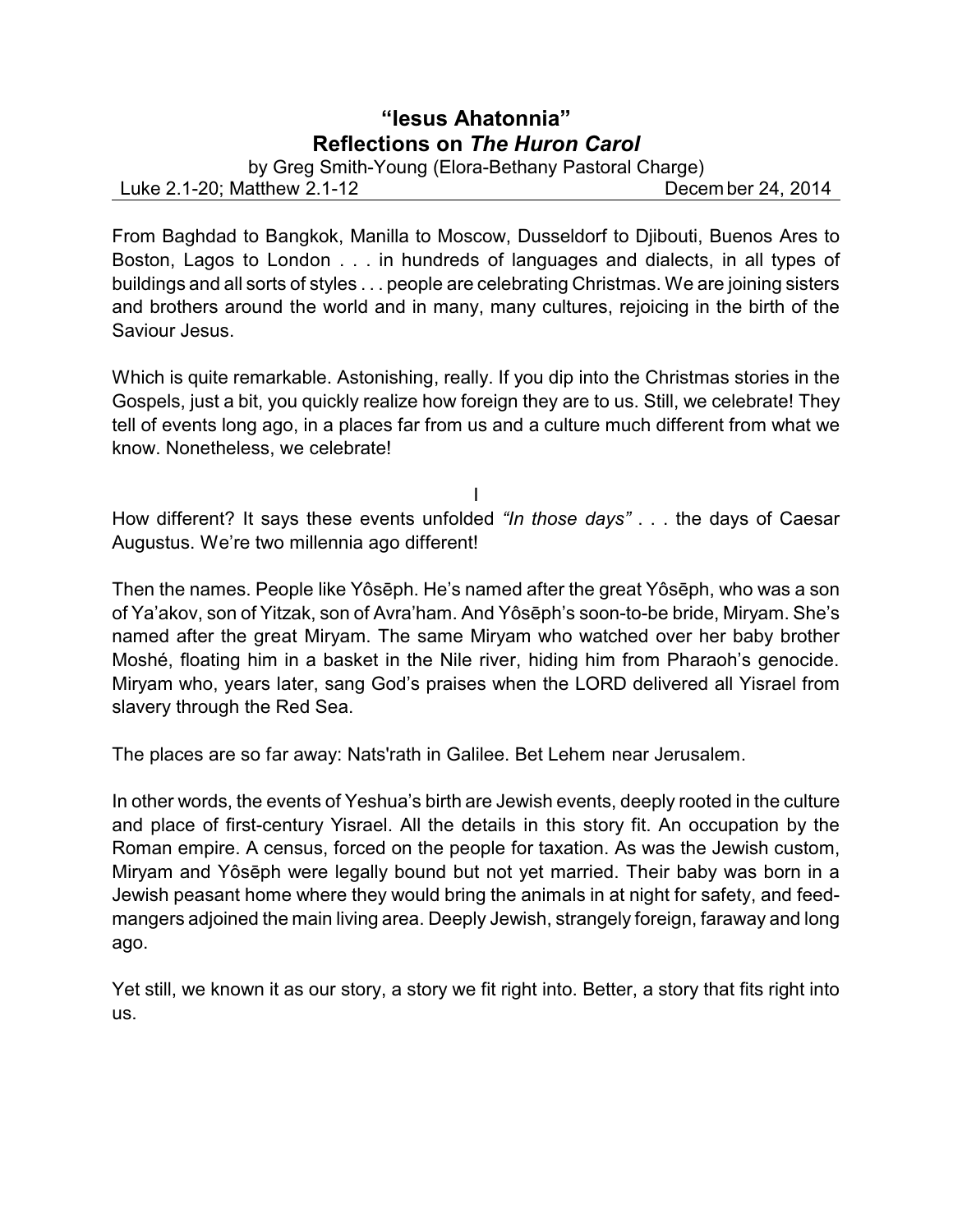As my European ancestors began telling this story, and singing it in their carols, and painting it in their artwork, Miryam became "Mary," and Yôsçph, "Joseph." The exotic magi from ancient Iraq or Persia became "three kings," with crowns replacing their turbans in our imaginations. In Europe, animals were kept in stables out back and, quite naturally, that's where we pictured Jesus being born. Paintings depicted Bethlehem very much like a medieval Italian town, which makes sense; that's what people knew.

Were they messing with the story? Sure. Yet as they retold it to fit their own culture, they were realizing something important. Jesus' birth was not just for one place, time and culture. It was for them too, in their time and place.

III

Father Jean de Brébeuf knew this when he wrote Canada's first Christmas Carol. It was 1642. Father Jean was a Jesuit priest. He was serving with the Wyandot First Nation; the French called them the "Huron." They lived in the area between Lake Simcoe and Georgian Bay. And Father Jean wrote a song in their Wendat language about Jesus' birth.

Before going further, let's sing the version we know, composed by J. Edgar Middleton in 1926. *[Sing "Twas in the Moon of Wintertime" (Voices United #71)]*

Writing the words for that carol, Middleton was drawing on his own understandings and stereotypes of Aboriginal culture. He created some beautiful images that are part of my cherished Christmas. So I was a bit surprised to learn, quite recently, that Middleton's words are very different from what Jean de Brébeuf first wrote for the Wyandot. I've printed Father Jean's words for you on your bulletin insert, along with a translation.<sup>1</sup>

IV

I notice that Father Jean turned the original magi from Persia into "three men of great authority" who "have left for the place of his birth." Instead of "gifts of gold, frankincense and myrrh, he said they "oiled his scalp many times" with "the oil of the sunflower."

Was Father Jean messing with the story? Sure. But he was also getting at the deeper meaning of the magi's adoration of Jesus. These bearers of foreign wisdom were paying homage to Israel's Messiah-King. Their gold, frankincense and myrrh gifts symbolized this. Just as, in Wyandot culture, anointing with sunflower oil seems to have symbolized divine favour and authority.

<sup>1</sup> The translation is by John Steckley the (Department of Native Studies, Universityof Sudbury, Ontario. The lyrics and Steckley's translation can be found at<http://cockburnproject.net/songs&music/ia.html>.